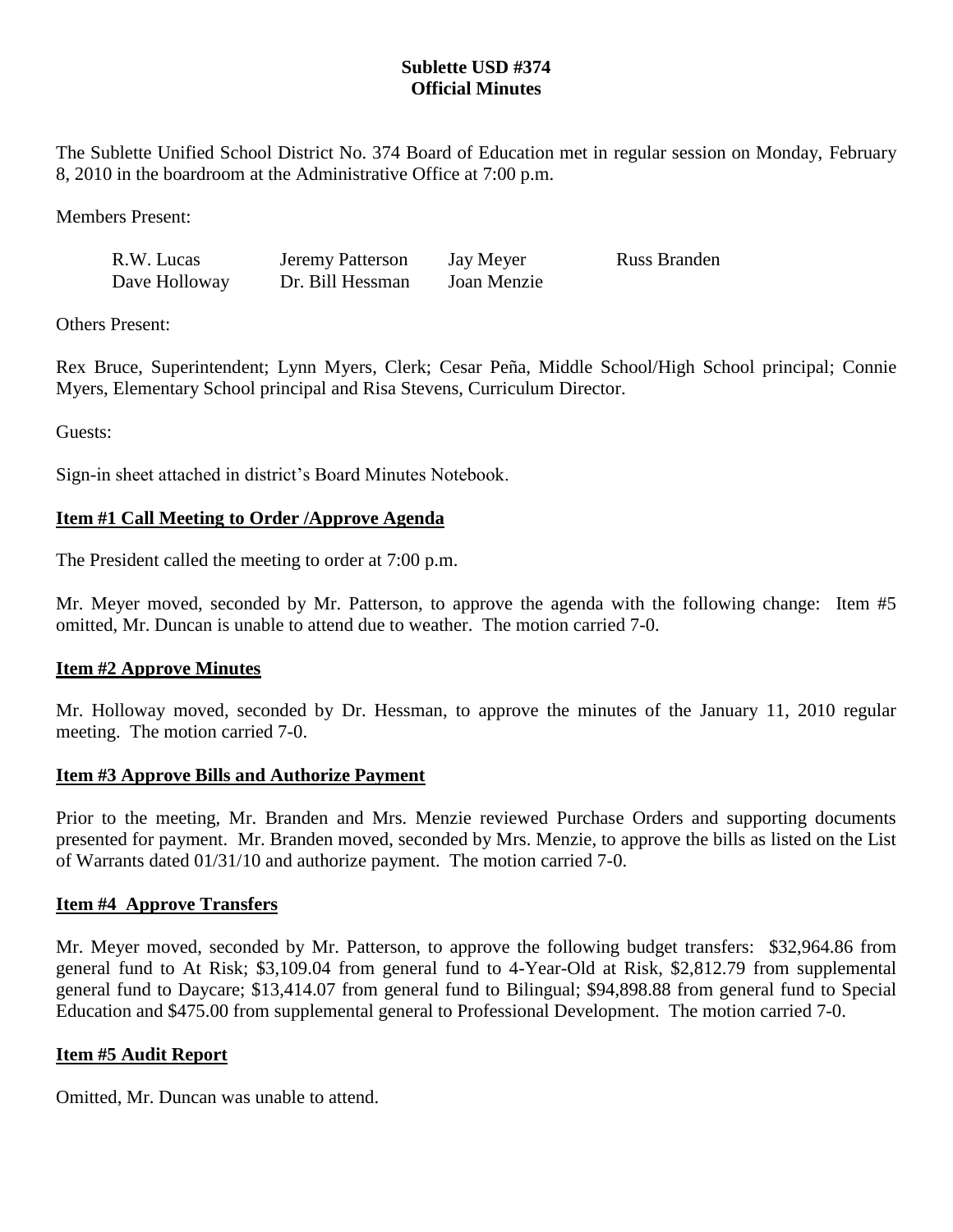Board Minutes Page 2 February 8, 2010

### **PUBLIC FORUM**

Mrs. Marla Fisher informed the Board that the High School had entered 20 pieces of art and the Middle School had entered 20 pieces of art at the Western Kansas Scholastic Arts Competition.

| <b>High School Winners:</b> | Gold Key Award:                                                              | Hayes Kelman, Ceramics and Glass                      |  |
|-----------------------------|------------------------------------------------------------------------------|-------------------------------------------------------|--|
|                             | Silver Key Award:                                                            | Markala Fisher, Drawing                               |  |
|                             |                                                                              | Molly Walter, Design                                  |  |
|                             |                                                                              | Rachel Walter, Drawing                                |  |
|                             |                                                                              | Anna Messerly, Ceramics and Glass                     |  |
|                             | Honorable Mention Awards: Hari Gecim, Mixed Media; Lynn Rojas, Design;       |                                                       |  |
|                             | Dustin Hessman, Drawing and Haley Miller, Ceramics and Glass                 |                                                       |  |
| Middle School Winners:      | American Vision Award: Haley Maness, Batik Design                            |                                                       |  |
|                             | Gold Key Award: Beth Carmona, Drawing and Breanna Odgers, Ceramics and       |                                                       |  |
|                             | Glass                                                                        |                                                       |  |
|                             | Silver Key Awards: Fredrick Mata, Printmaking and Breanna Odgers, Design     |                                                       |  |
|                             | Honorable Mention: Elizabeth Payan, Painting; Alexis Ornelas, Ceramics and   |                                                       |  |
|                             | Glass; Nicole Gonzalez, Design; Nathan Cearley, Ceramics and Glass, Drawing; |                                                       |  |
|                             |                                                                              | Ceann Greeson, Printmaking and Fredrick Mata, Drawing |  |

#### **REPORTS**

#### Curriculum

Mrs. Stevens reported that she, Mr. Pena and Mrs. Myers were discussing the direction that curriculum should take for the 2010/2011 school year. They also discussed doing more in-house trainings next year with staff members that are highly qualified. She also reported that they will align district curriculum with SWPRSC online curriculum.

#### Principals

Mr. Bernie Leverett, High School Science Teacher, informed the Board of the Science Olympiad results. The following students received awards: Travis Powell, Travis Leverett, Emma Miller, Josh Rios, Parker Kelling, Jake Gesling, Dante Simmons, Derek Birney and Chase Lumley.

Mr. Peña informed the Board that parent-teacher conferences will be Thursday, 2/11/10, from 9:00 a.m. to 3:00 p.m. and 6:00 p.m. to 9:00 p.m.; and Friday, 2/12/10, from 8:00 a.m. to 1:00 p.m. He also reported that February 26 at 3:00 p.m. the High School/Middle School would celebrate the success of last year's assessment tests and kick off the beginning of this year's testing.

Mrs. Myers reported that Mrs. Meyers had taken 15 sixth grade students to the Science Olympiad at Garden City Community College. They received two  $2<sup>nd</sup>$  place awards and six  $3<sup>rd</sup>$  place awards. The winners of the spelling bee at the elementary school were Christian Ornelas and Randy Loewen.

Grade School parent teacher conferences are Thursday, 2/11/10, and Friday morning, 2/12/10. The first day of state assessment testing is March 2, 2010, beginning with the reading assessment.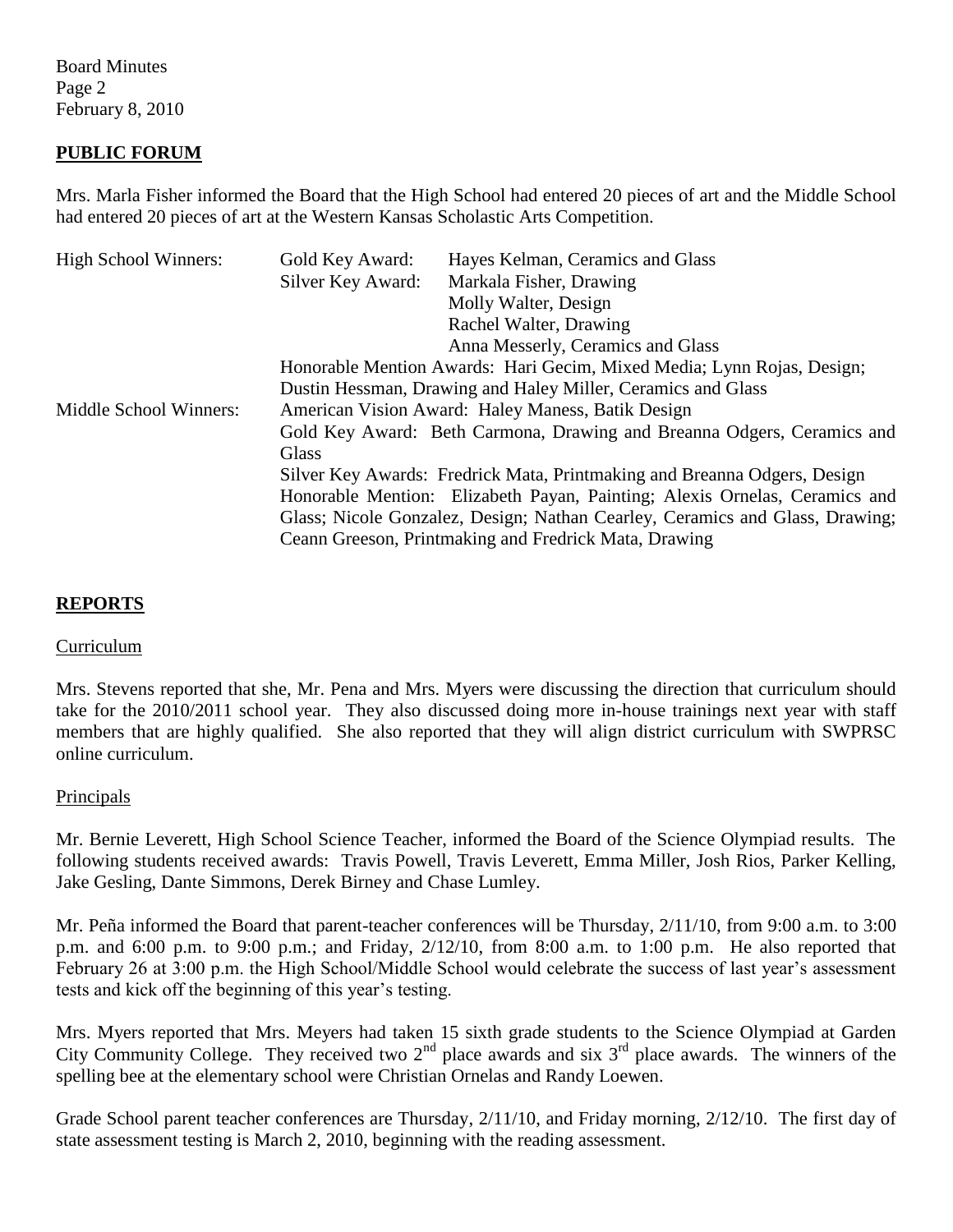Board Minutes Page 3 February 8, 2010

#### SWPRSC/HPEC

Mr. Meyer gave the SWPRSC report and Mr. Lucas gave the HPEC report.

#### Superintendent:

Mr. Bruce shared a letter from the Kansas Activities Association commending Mr. Pena, Mrs. Kit Griffin and the students of the Sublette KAY organization for a job well done in hosting the KAY Conference. He also discussed the problems with the wind generator.

#### **Item #6 Executive Session Negotiations**

Mr. Patterson moved, seconded by Dr. Hessman, to go into executive session to discuss negotiations, to include Mr. Bruce in executive session, and to reconvene to open session in the boardroom at 8:29 p.m. The motion carried 7-0.

The Board reconvened to open session at 8:29 p.m.

Mr. Patterson moved, seconded by Dr. Hessman, to go into executive session to discuss negotiations, to include Mr. Bruce in executive session, and to reconvene to open session in the boardroom at 8:40 p.m. The motion carried 7-0.

The Board reconvened to open session at 8:40 p.m.

Mr. Patterson moved, seconded by Dr. Hessman, to go into executive session to discuss negotiations, to include Mr. Bruce in executive session, and to reconvene to open session in the boardroom at 8:46 p.m. The motion carried 7-0.

The Board reconvened to open session at 8:46 p.m.

#### **Item #6 Executive Session Non-Elected Personnel**

Dr. Hessman moved, seconded by Mrs. Menzie, to go into executive session to discuss non-elected personnel, in order to protect the privacy interest of an identifiable individual(s), to include Mr. Bruce in executive session, and to reconvene to open session in the boardroom at 9:20 p.m. The motion carried 7-0.

The Board reconvened to open session at 9:20 p.m.

Dr. Hessman moved, seconded by Mrs. Menzie, to go into executive session to discuss non-elected personnel, in order to protect the privacy interest of an identifiable individual(s), to include Mr. Bruce in executive session, and to reconvene to open session in the boardroom at 9:51 p.m. The motion carried 7-0.

The Board reconvened to open session at 9:51 p.m.